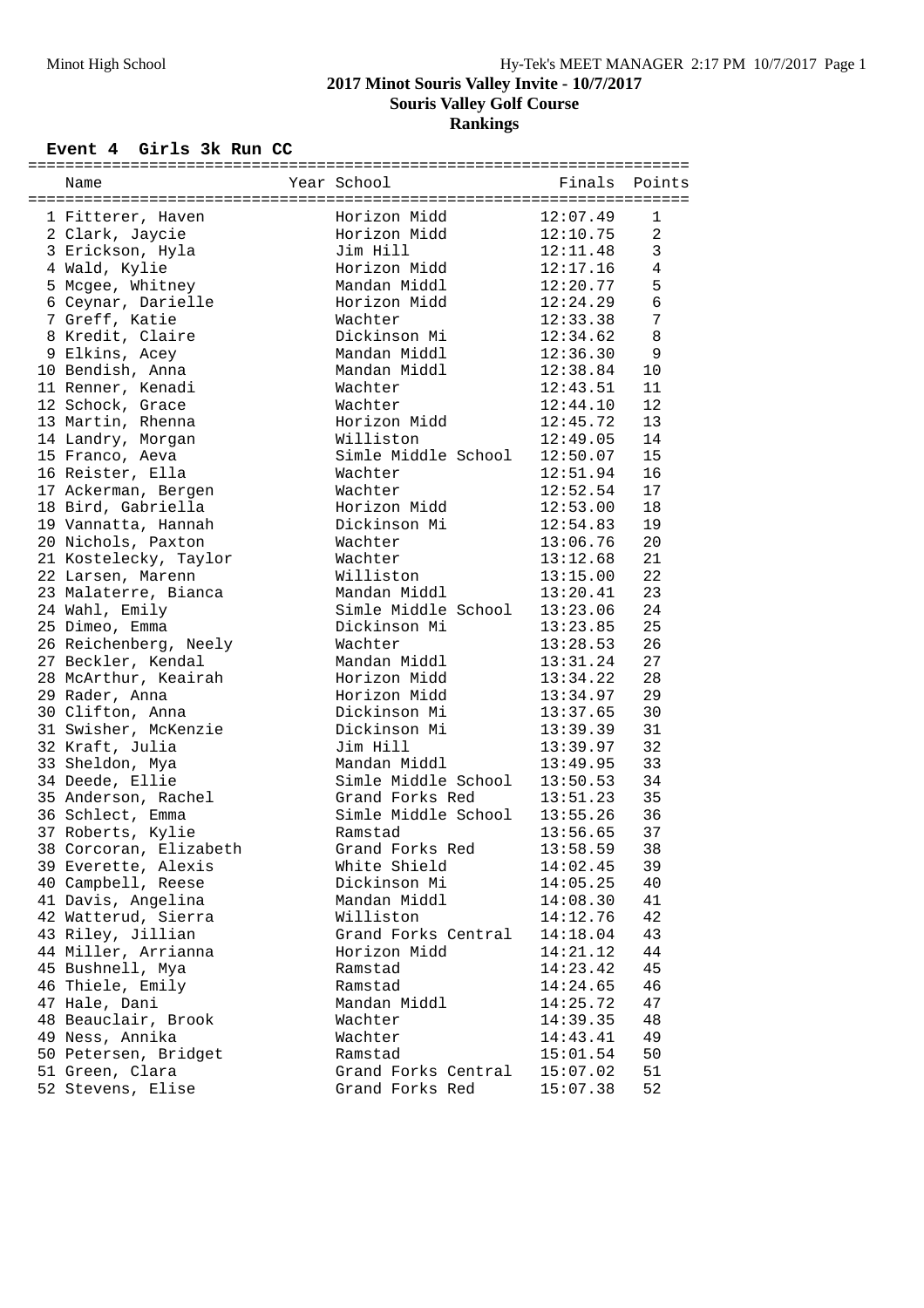### **2017 Minot Souris Valley Invite - 10/7/2017**

**Souris Valley Golf Course**

# **Rankings**

## **....Event 4 Girls 3k Run CC**

| 53 Balas, Mattison        | Jim Hill            | 15:18.11 | 53 |
|---------------------------|---------------------|----------|----|
| 54 Ryckman, Gracie        | Wachter             | 15:21.03 | 54 |
| 55 Anderson, Olivia       | Wachter             | 15:25.52 | 55 |
| 56 Seymour, Caliey        | Stoney Creek Mid    | 15:29.66 | 56 |
| 57 Davis, Eve             | Grand Forks Red     | 15:34.67 | 57 |
| 58 Reynolds, Delanie      | Williston           | 15:40.22 | 58 |
| 59 Mcmillan, Morgan       | Mandan Middl        | 15:41.02 | 59 |
| 60 Connors, Keeanni       | Simle Middle School | 15:59.01 | 60 |
| 61 Semerad, Annabella     | Dickinson Mi        | 16:03.41 | 61 |
| 62 Swenson, Mallorie      | Grand Forks Central | 16:05.81 | 62 |
| 63 Alexandrou, Angelica   | Stoney Creek Mid    | 16:19.85 | 63 |
| 64 Zinser, Claire         | Dickinson Mi        | 16:25.13 | 64 |
| 65 Hughes, Kaylee         | Simle Middle School | 16:28.04 | 65 |
| 66 Kredit, Anna           | Dickinson Mi        | 16:41.05 | 66 |
| 67 Combs, Allison         | Grand Forks Central | 17:03.16 | 67 |
| 68 Wiles, Alexus          | Watford City        | 17:03.76 | 68 |
| 69 Fish, Adara            | Grand Forks Central | 17:49.74 | 69 |
| 70 Rydell, Lauren         | Grand Forks Central | 17:51.52 | 70 |
| 71 Showalter, Avery       | Dickinson Mi        | 18:17.47 | 71 |
| 72 Pengelley, Katelynn    | Dickinson Mi        | 18:17.91 | 72 |
| 73 Merchant, Anna         | Grand Forks Central | 19:23.94 | 73 |
| 74 Wolf, Angelica         | Stoney Creek Mid    | 19:46.61 | 74 |
| 75 Haug, Destiney         | Stoney Creek Mid    | 20:47.52 | 75 |
| 76 Hollingsworth, Cadence | Stoney Creek Mid    | 27:32.34 | 76 |

#### Team Scores

| Rank Team                                                                      | Total      | 1            | 2        | 3        | $\overline{4}$ | 5        | $*6$ | $*7$ | $*8$ | $*9$ |
|--------------------------------------------------------------------------------|------------|--------------|----------|----------|----------------|----------|------|------|------|------|
| 1 Horizon Middle School<br>Total Time:<br>1:01:45.41<br>12:21.09               | 26         | $\mathbf{1}$ | 2        | 4        | 6              | 13       | 18   | 28   | 29   | 44   |
| Average:<br>2 Wachter<br>Total Time: 1:03:45.47<br>12:45.10<br>Average:        | 63         | 7            | 11       | 12       | 16             | 17       | 20   | 21   | 26   | 48   |
| 3 Mandan Middle School<br>Total Time:<br>1:04:27.56<br>12:53.52<br>Average:    | 74         | 5            | 9        | 10       | 23             | 27       | 33   | 41   | 47   | 59   |
| 4 Dickinson Middle School<br>Total Time:<br>1:06:10.34<br>13:14.07<br>Average: | 113        | 8            | 19       | 25       | 30             | 31       | 40   | 61   | 64   | 66   |
| 5 Simle Middle School<br>Total Time:<br>1:09:57.93<br>13:59.59<br>Average:     | 169        | 15           | 24       | 34       | 36             | 60       | 65   |      |      |      |
| 6 Williston<br>7 Jim Hill                                                      | 213<br>243 | 14<br>3      | 22<br>32 | 42<br>53 | 58<br>77       | 77<br>78 |      |      |      |      |
| 8 Ramstad<br>9 Grand Forks Red River                                           | 255<br>259 | 37<br>35     | 45<br>38 | 46<br>52 | 50<br>57       | 77<br>77 |      |      |      |      |